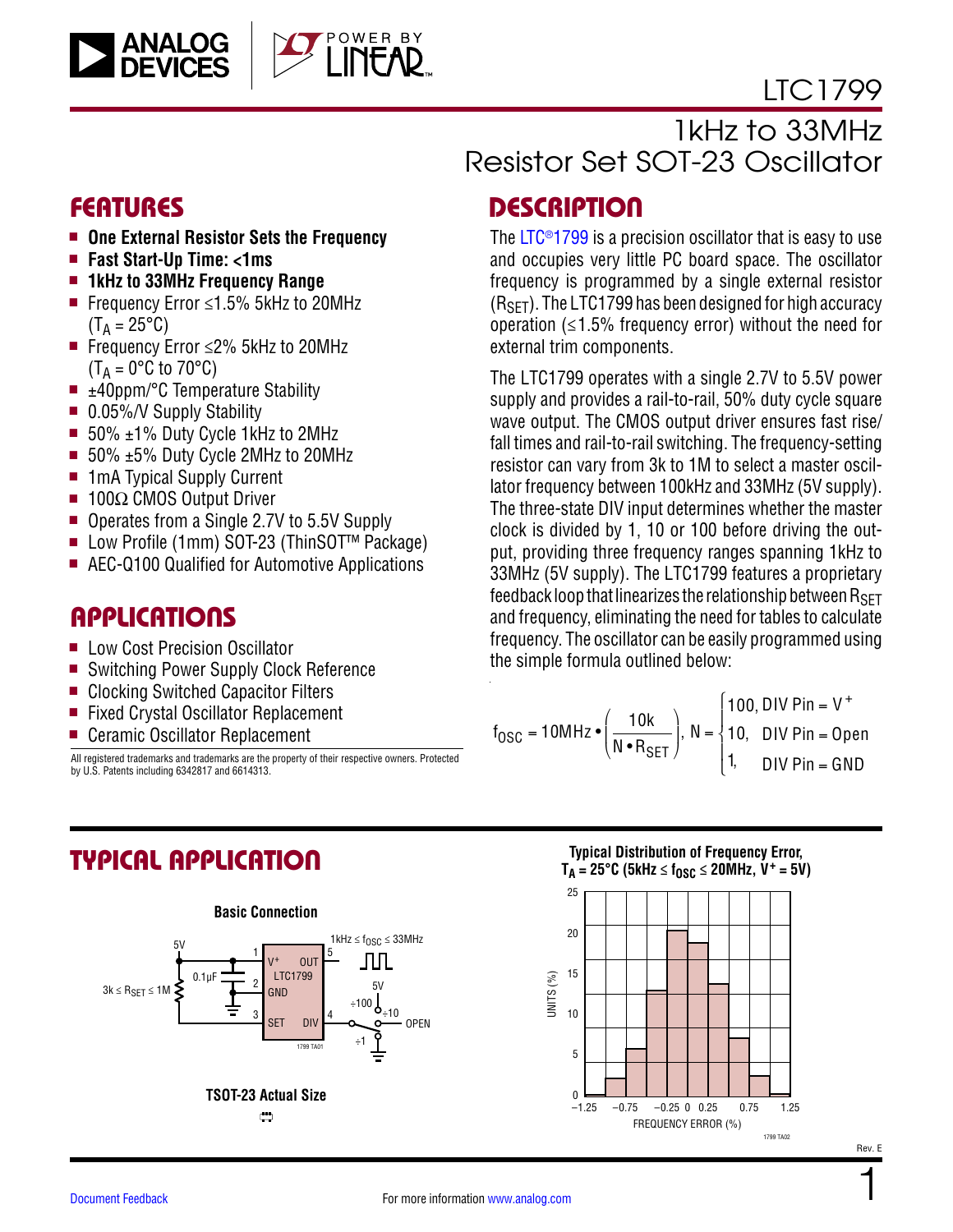### ABSOLUTE MAXIMUM RATINGS PIN CONFIGURATION

**(Note 1)**

| <b>Operating Temperature Range</b>        |  |
|-------------------------------------------|--|
|                                           |  |
|                                           |  |
|                                           |  |
|                                           |  |
| Lead Temperature (Soldering, 10 sec)300°C |  |



# ORDER INFORMATION

| TAPE AND REEL (MINI)         | TAPE AND REEL     | <b>PART MARKING*</b> | <b>PACKAGE DESCRIPTION</b> | <b>TEMPERATURE RANGE</b> |
|------------------------------|-------------------|----------------------|----------------------------|--------------------------|
| LTC1799CS5#TRMPBF            | LTC1799CS5#TRPBF  | LTND                 | 5-Lead Plastic TSOT-23     | $0^{\circ}$ C to 70°C    |
| LTC1799IS5#TRMPBF            | LTC1799IS5#TRPBF  | <b>LTNE</b>          | 5-Lead Plastic TSOT-23     | $-40^{\circ}$ C to 85°C  |
| LTC1799HS5#TRMPBF            | LTC1799HS5#TRPBF  | LTND                 | 5-Lead Plastic TSOT-23     | $-40^{\circ}$ C to 125°C |
| <b>AUTOMOTIVE PRODUCTS**</b> |                   |                      |                            |                          |
| LTC1799IS5#WTRMPBF           | LTC1799IS5#WTRPBF | <b>LTNE</b>          | 5-Lead Plastic TSOT-23     | $-40^{\circ}$ C to 85°C  |
| LTC1799HS5#WTRMPBF           | LTC1799HS5#WTRPBF | LTND                 | 5-Lead Plastic TSOT-23     | $-40^{\circ}$ C to 125°C |

TRM = 500 pieces. \*Temperature grades are identified by a label on the shipping container.

Contact the factory for parts specified with wider operating temperature ranges.

Contact the factory for information on lead based finish parts.

[Tape and reel specifications](https://www.analog.com/media/en/package-pcb-resources/package/tape-reel-rev-n.pdf?doc=LTC1799.pdf). Some packages are available in 500 unit reels through designated sales channels with #TRMPBF suffix.

**\*\***Versions of this part are available with controlled manufacturing to support the quality and reliability requirements of automotive applications. These models are designated with a #W suffix. Only the automotive grade products shown are available for use in automotive applications. Contact your local Analog Devices account representative for specific product ordering information and to obtain the specific Automotive Reliability reports for these models.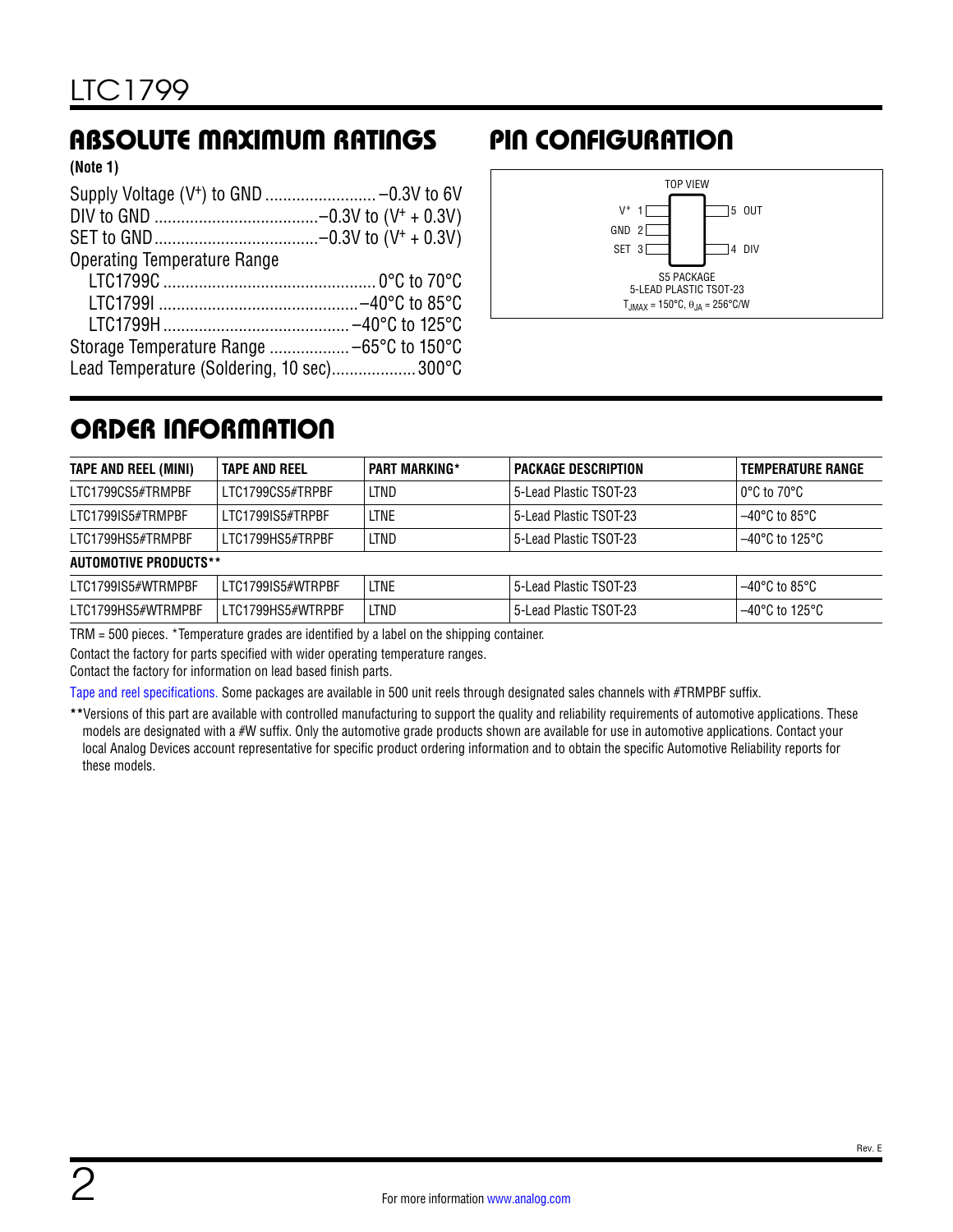### **ELECTRICAL CHARACTERISTICS** The  $\bullet$  denotes the specifications which apply over the full operating

temperature range, otherwise specifications are at T<sub>A</sub> = 25°C. V<sup>+</sup> = 2.7V to 5.5V, R<sub>L</sub> = 5k, C<sub>L</sub> = 5pF, unless otherwise noted. All **voltages are with respect to GND.**

| <b>SYMBOL</b>                                                                       | <b>PARAMETER</b>                                                                                                                                                                      | <b>CONDITIONS</b>                                                                                                                                                                        |                                                                   |                          | MIN                  | <b>TYP</b>           | <b>MAX</b>                                                               | <b>UNITS</b>                                                             |                          |
|-------------------------------------------------------------------------------------|---------------------------------------------------------------------------------------------------------------------------------------------------------------------------------------|------------------------------------------------------------------------------------------------------------------------------------------------------------------------------------------|-------------------------------------------------------------------|--------------------------|----------------------|----------------------|--------------------------------------------------------------------------|--------------------------------------------------------------------------|--------------------------|
| $\Delta f$                                                                          | <b>Frequency Accuracy</b><br>(Notes 2, 3)                                                                                                                                             | $V^+ = 5V$<br>$5$ kHz $\leq$ f $\leq$ 20MHz<br>$5kHz \le f \le 20MHz$ , LTC1799C<br>$5$ kHz $\leq$ f $\leq$ 20MHz, LTC1799I/H<br>$1$ kHz $\leq$ f $\leq$ 5kHz<br>$20MHz \le f \le 33MHz$ |                                                                   |                          |                      | ±0.5<br>±2.5<br>±2.5 | ±1.5<br>±2<br>±2.5                                                       | $\frac{0}{0}$<br>$\frac{0}{0}$<br>$\frac{0}{0}$<br>$\%$<br>$\frac{0}{0}$ |                          |
|                                                                                     | $V^+ = 3V$<br>$5kHz \le f \le 10MHz$<br>$5kHz \le f \le 10MHz$ , LTC1799C<br>$5$ kHz $\leq$ f $\leq$ 10MHz, LTC1799I/H<br>$1$ kHz $\leq$ f $\leq$ 5kHz<br>10MHz $\leq$ f $\leq$ 20MHz |                                                                                                                                                                                          |                                                                   |                          | ±0.5<br>±2.5<br>±2.5 | ±1.5<br>±2<br>±2.5   | $\%$<br>$\frac{0}{0}$<br>$\frac{0}{0}$<br>$\frac{0}{0}$<br>$\frac{0}{0}$ |                                                                          |                          |
| $R_{\sf SET}$                                                                       | Frequency-Setting Resistor Range                                                                                                                                                      | $ \Delta f  < 1.5\%$                                                                                                                                                                     |                                                                   | $V^+ = 5V$<br>$V^+ = 3V$ |                      | 5<br>10              |                                                                          | 200<br>200                                                               | $k\Omega$<br>k $\Omega$  |
| f <sub>MAX</sub>                                                                    | Maximum Frequency                                                                                                                                                                     | $ \Delta f $ < 2.5%, Pin 4 = 0V                                                                                                                                                          |                                                                   | $V^+ = 5V$<br>$V^+ = 3V$ |                      |                      | 33<br>20                                                                 |                                                                          | <b>MHz</b><br><b>MHz</b> |
| f <sub>MIN</sub>                                                                    | Minimum Frequency                                                                                                                                                                     | $ \Delta f $ < 2.5%, Pin 4 = V <sup>+</sup>                                                                                                                                              |                                                                   |                          |                      |                      | $\mathbf{1}$                                                             |                                                                          | kHz                      |
| $\Delta f/\Delta T$                                                                 | Freq Drift Over Temp (Note 3)                                                                                                                                                         | $R_{\text{SET}} = 31.6k$                                                                                                                                                                 |                                                                   |                          |                      | ±0.004               |                                                                          | $\%$ /°C                                                                 |                          |
| $\Delta f/\Delta V$                                                                 | Freq Drift Over Supply (Note 3)                                                                                                                                                       | $V^+$ = 3V to 5V, R <sub>SFT</sub> = 31.6k                                                                                                                                               |                                                                   |                          | 0.05                 | 0.1                  | $\frac{9}{6}$                                                            |                                                                          |                          |
| Pin $4 = V^+$<br><b>Timing Jitter</b><br>$Pin 4 = Open$<br>(Note 4)<br>Pin $4 = 0V$ |                                                                                                                                                                                       |                                                                                                                                                                                          |                                                                   |                          |                      | 0.06<br>0.13<br>0.4  |                                                                          | $\frac{0}{0}$<br>$\frac{0}{0}$<br>$\frac{0}{0}$                          |                          |
|                                                                                     | Long-Term Stability of Output Frequency                                                                                                                                               |                                                                                                                                                                                          |                                                                   |                          |                      |                      | 300                                                                      |                                                                          | ppm/√kHr                 |
|                                                                                     | Duty Cycle (Note 7)                                                                                                                                                                   | Pin $4 = V^+$ or Open (DIV Either by 100 or 10)<br>Pin 4 = 0V (DIV by 1), $R_{\text{SET}}$ = 5k to 200k                                                                                  |                                                                   | 49<br>45                 | 50<br>50             | 51<br>55             | $\frac{0}{0}$<br>$\frac{0}{0}$                                           |                                                                          |                          |
| $V^+$                                                                               | <b>Operating Supply Range</b>                                                                                                                                                         |                                                                                                                                                                                          |                                                                   |                          | 2.7                  |                      | 5.5                                                                      | $\mathsf{V}$                                                             |                          |
| $I_{\rm S}$                                                                         | Power Supply Current                                                                                                                                                                  |                                                                                                                                                                                          | $R_{\text{SFT}} = 200k$ , Pin 4 = V <sup>+</sup> , $R_1 = \infty$ | $V^+ = 5V$               |                      |                      | 0.7                                                                      | 1.1                                                                      | mA                       |
|                                                                                     |                                                                                                                                                                                       |                                                                                                                                                                                          | $R_{\text{SFT}} = 10k$ , Pin 4 = 0V, $R_1 = \infty$               | $V^+ = 5V$<br>$V^+ = 3V$ |                      |                      |                                                                          | 2.4<br>2                                                                 | mA<br>mA                 |
| $V_{\text{IH}}$                                                                     | High Level DIV Input Voltage                                                                                                                                                          |                                                                                                                                                                                          |                                                                   |                          |                      | $V^+ - 0.4$          |                                                                          |                                                                          | V                        |
| $V_{\parallel L}$                                                                   | Low Level DIV Input Voltage                                                                                                                                                           |                                                                                                                                                                                          |                                                                   |                          |                      |                      |                                                                          | 0.5                                                                      | V                        |
| $I_{\text{DIV}}$                                                                    | DIV Input Current (Note 5)                                                                                                                                                            | Pin $4 = V^+$<br>Pin $4 = 0V$                                                                                                                                                            |                                                                   | $V^+ = 5V$<br>$V^+ = 5V$ |                      | $-8$                 | 5<br>$-5$                                                                | 8                                                                        | μA<br>μA                 |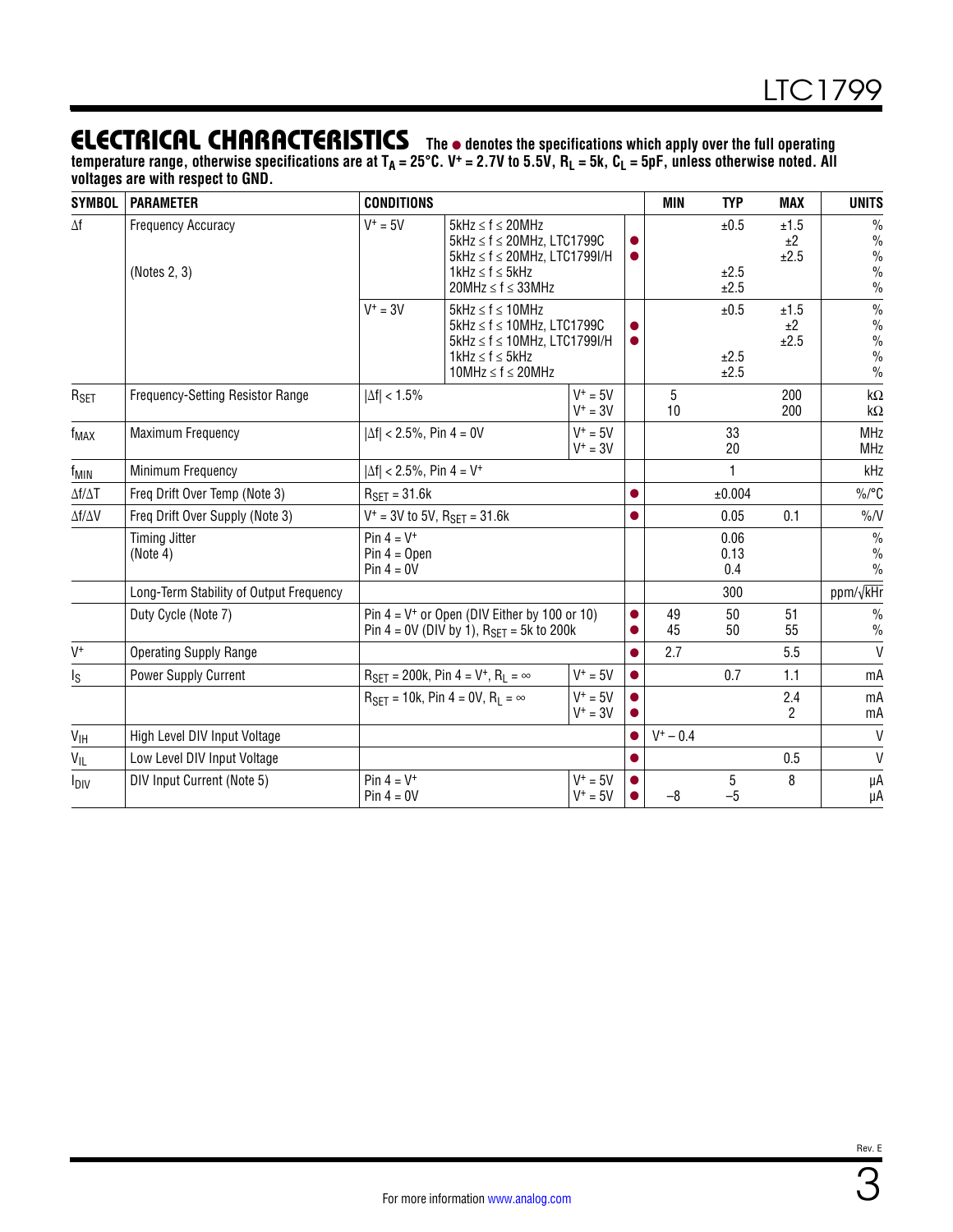### **ELECTRICAL CHARACTERISTICS** The  $\bullet$  denotes the specifications which apply over the full operating

temperature range, otherwise specifications are at T<sub>A</sub> = 25°C. V<sup>+</sup> = 2.7V to 5.5V, R<sub>L</sub> = 5k, C<sub>L</sub> = 5pF, unless otherwise noted. All **voltages are with respect to GND.**

| <b>SYMBOL</b>   | <b>PARAMETER</b>                   | <b>CONDITIONS</b>          |                                                                          | MIN          | <b>TYP</b>   | <b>MAX</b>   | <b>UNITS</b>                 |
|-----------------|------------------------------------|----------------------------|--------------------------------------------------------------------------|--------------|--------------|--------------|------------------------------|
| V <sub>OH</sub> | High Level Output Voltage (Note 5) | $V^+ = 5V$ ,<br>LTC1799C/I | $I_{OH} = -1mA$<br>$I_{OH} = -4mA$                                       | 4.8<br>4.5   | 4.95<br>4.8  |              | $\vee$<br>$\mathsf{V}$       |
|                 |                                    | $V^+ = 5V$ ,<br>LTC1799H   | $IOH = -1mA$<br>$I_{OH} = -4mA$                                          | 4.75<br>4.40 | 4.95<br>4.75 |              | $\mathsf{V}$<br>$\mathsf{V}$ |
|                 |                                    | $V^+ = 3V$ .<br>LTC1799C/I | $I_{OH} = -1mA$<br>$I_{OH} = -4mA$                                       | 2.7<br>2.2   | 2.9<br>2.6   |              | $\sf V$<br>$\mathsf{V}$      |
|                 |                                    | $V^+ = 3V$ .<br>LTC1799H   | $I_{OH} = -1mA$<br>$I_{OH} = -4mA$                                       | 2.65<br>2.10 | 2.90<br>2.55 |              | $\mathsf{V}$<br>$\mathsf{V}$ |
| $V_{OL}$        | Low Level Output Voltage (Note 5)  | $V^+ = 5V$ ,<br>LTC1799C/I | $I_{OL} = 1mA$<br>$I_{OL} = 4mA$                                         |              | 0.05<br>0.2  | 0.15<br>0.4  | $\sf V$<br>$\sf V$           |
|                 |                                    | $V^+ = 5V$ ,<br>LTC1799H   | $I_{OL} = 1mA$<br>$I_{OL} = 4mA$                                         |              | 0.05<br>0.25 | 0.20<br>0.50 | V<br>$\mathsf{V}$            |
|                 |                                    | $V^+ = 3V$ ,<br>LTC1799C/I | $I_{OL} = 1mA$<br>$I_{OL} = 4mA$                                         |              | 0.1<br>0.4   | 0.3<br>0.7   | $\mathsf{V}$<br>$\mathsf{V}$ |
|                 |                                    | $V^+ = 3V$ .<br>LTC1799H   | $I_{OL} = 1mA$<br>$I_{OL} = 4mA$                                         |              | 0.10<br>0.45 | 0.35<br>0.80 | $\mathsf{V}$<br>V            |
| $t_r$           | <b>OUT Rise Time</b><br>(Note 6)   | $V^+ = 5V$                 | Pin 4 = $V^+$ or Floating, RL = $\infty$<br>Pin $4 = 0V$ , RL = $\infty$ |              | 14           |              | ns<br>ns                     |
|                 |                                    | $V^+ = 3V$                 | Pin 4 = $V^+$ or Floating, RL = $\infty$<br>Pin 4 = 0V, RL = $\infty$    |              | 19<br>11     |              | ns<br>ns                     |
| t <sub>f</sub>  | <b>OUT Fall Time</b><br>(Note 6)   | $V^+ = 5V$                 | Pin 4 = $V^+$ or Floating, RL = $\infty$<br>Pin 4 = 0V, RL = $\infty$    |              | 13<br>6      |              | ns<br>ns                     |
|                 |                                    | $V^+ = 3V$                 | Pin 4 = $V^+$ or Floating, RL = $\infty$<br>Pin 4 = 0V, RL = $\infty$    |              | 19<br>10     |              | ns<br>ns                     |

**Note 1:** Stresses beyond those listed under Absolute Maximum Ratings may cause permanent damage to the device. Exposure to any Absolute Maximum Rating condition for extended periods may affect device reliability and lifetime.

**Note 2:** Frequencies near 100kHz and 1MHz may be generated using two different values of  $R_{\text{SET}}$  (see the Table 1 in the Applications Information section). For these frequencies, the error is specified under the following assumption: 10k <  $R_{\text{SET}} \le 100$ k. The frequency accuracy for  $f_{\text{OSC}} = 20$ MHz is guaranteed by design and test correlation.

**Note 3:** Frequency accuracy is defined as the deviation from the  $f<sub>OSC</sub>$  equation.

**Note 4:** Jitter is the ratio of the peak-to-peak distribution of the period to the mean of the period. This specification is based on characterization and is not 100% tested.

**Note 5:** To conform with the Logic IC Standard convention, current out of a pin is arbitrarily given as a negative value.

**Note 6:** Output rise and fall times are measured between the 10% and 90% power supply levels. These specifications are based on characterization. **Note 7:** Guaranteed by 5V test.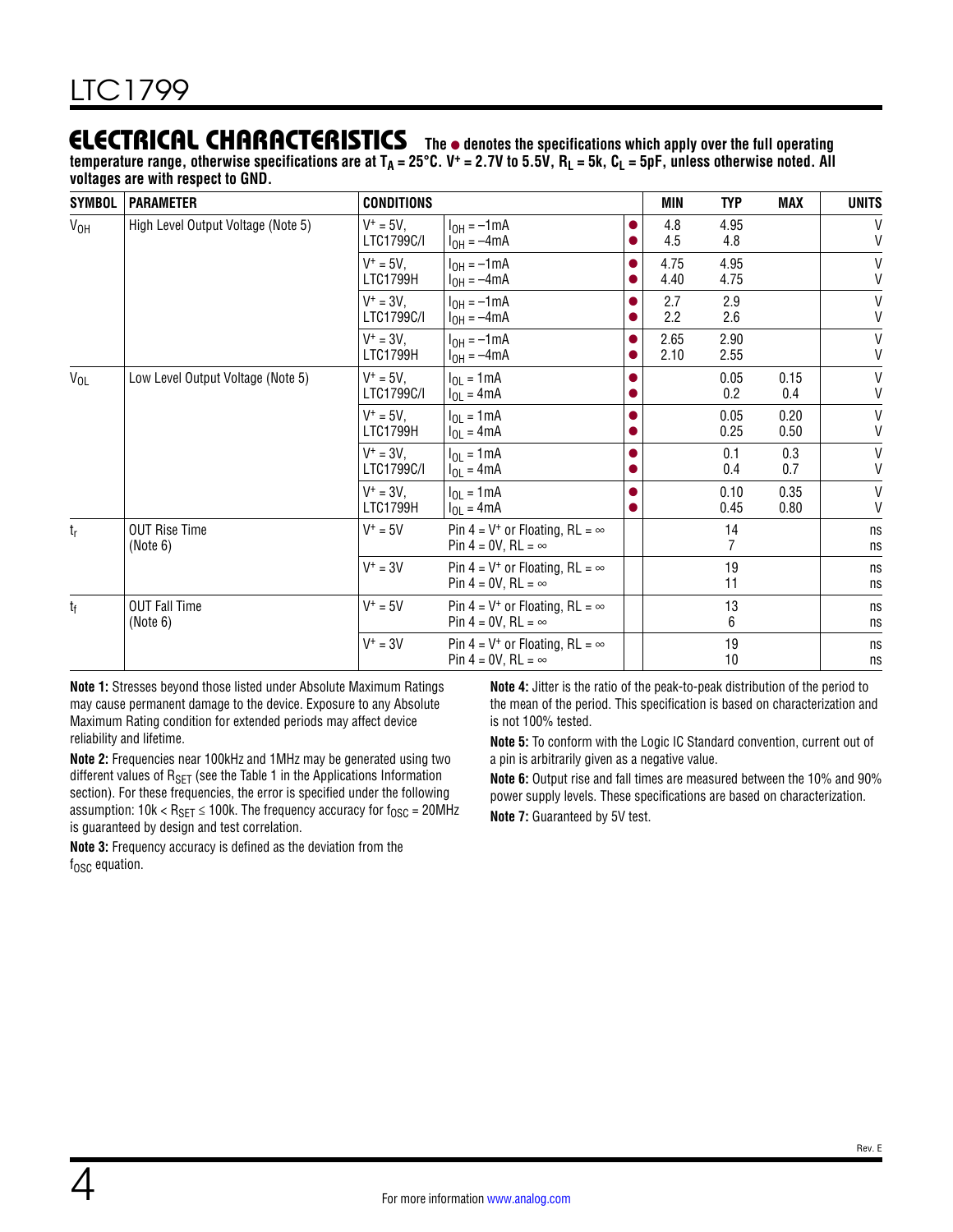### TYPICAL PERFORMANCE CHARACTERISTICS







**Frequency Variation** 

**Supply Current vs Output Frequency**



**Output Resistance vs Supply Voltage**



#### **LTC1799 Output Operating at 20MHz,**  $V_S = 5V$



#### **LTC1799 Output Operating at 10MHz,**  $V_S = 3V$

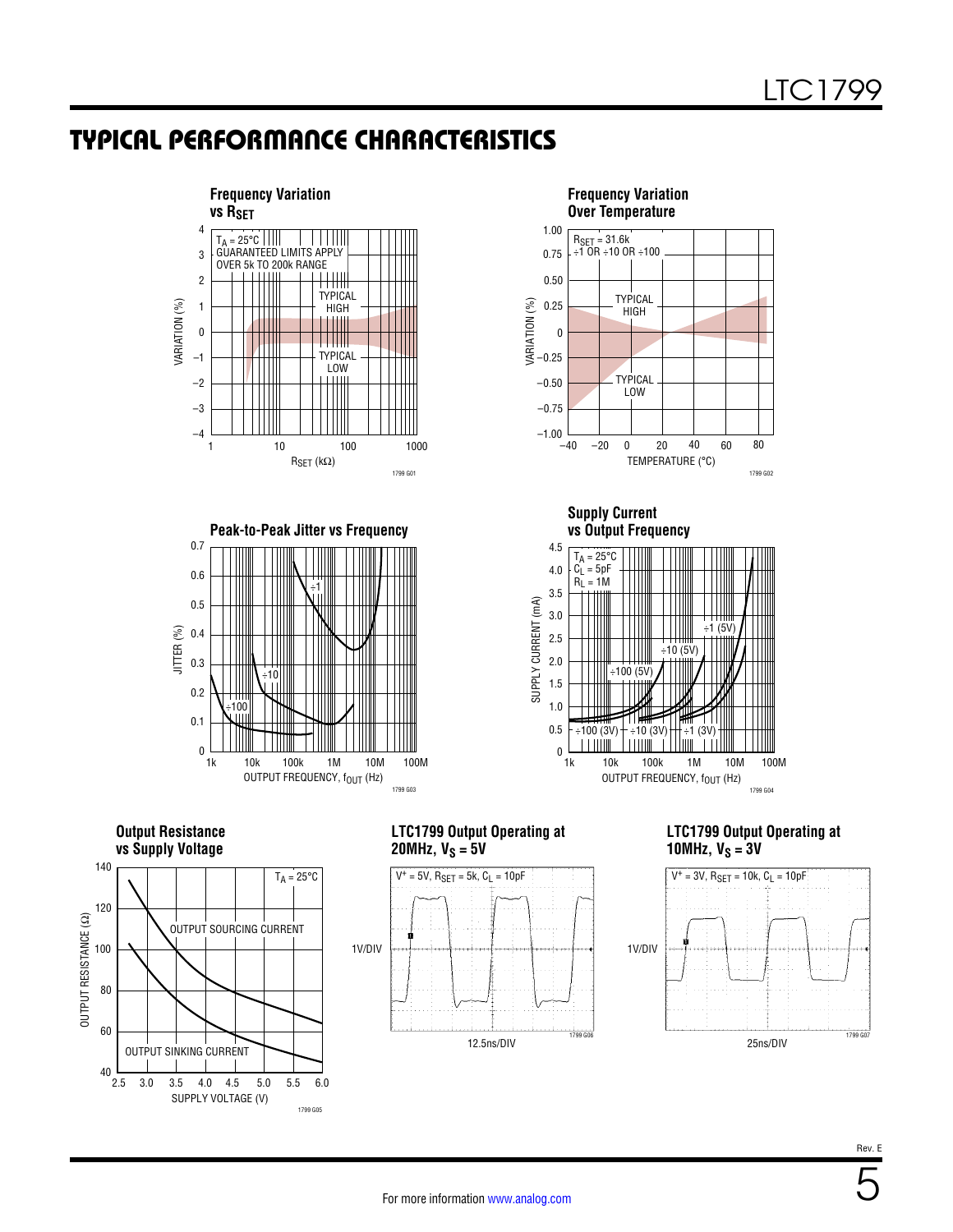### PIN FUNCTIONS

**V<sup>+</sup>** (Pin 1): Voltage Supply (2.7V  $\leq$  V<sup>+</sup>  $\leq$  5.5V). This supply must be kept free from noise and ripple. It should be bypassed directly to a ground plane with a 0.1µF capacitor.

**GND (Pin 2):** Ground. Should be tied to a ground plane for best performance.

**SET (Pin 3):** Frequency-Setting Resistor Input. The value of the resistor connected between this pin and V+ determines the oscillator frequency. The voltage on this pin is held by the LTC1799 to approximately 1.13V below the V+ voltage. For best performance, use a precision metal film resistor with a value between 10k and 200k and limit the capacitance on this pin to less than 10pF.

**DIV (Pin 4):** Divider-Setting Input. This three-state input selects among three divider settings, determining the value of N in the frequency equation. Pin 4 should be tied to GND for the  $\div 1$  setting, the highest frequency range. Floating Pin 4 divides the master oscillator by 10. Pin 4 should be tied to  $V^+$  for the  $\div$ 100 setting, the lowest frequency range. To detect a floating DIV pin, the LTC1799 attempts to pull the pin toward midsupply. This is realized with two internal current sources, one tied to V<sup>+</sup> and Pin 4 and the other one tied to ground and Pin 4. Therefore, driving the DIV pin high requires sourcing approximately 5µA. Likewise, driving DIV low requires sinking 5µA. When Pin 4 is floated, preferably it should be bypassed by a 1nF capacitor to ground or it should be surrounded by a ground shield to prevent excessive coupling from other PCB traces.

**OUT (Pin 5):** Oscillator Output. This pin can drive 5kΩ and/or 10pF loads. Larger loads may cause inaccuracies due to supply bounce at high frequencies. Transients will not cause latchup if the current into/out of the OUT pin is limited to 50mA.



### BLOCK DIAGRAM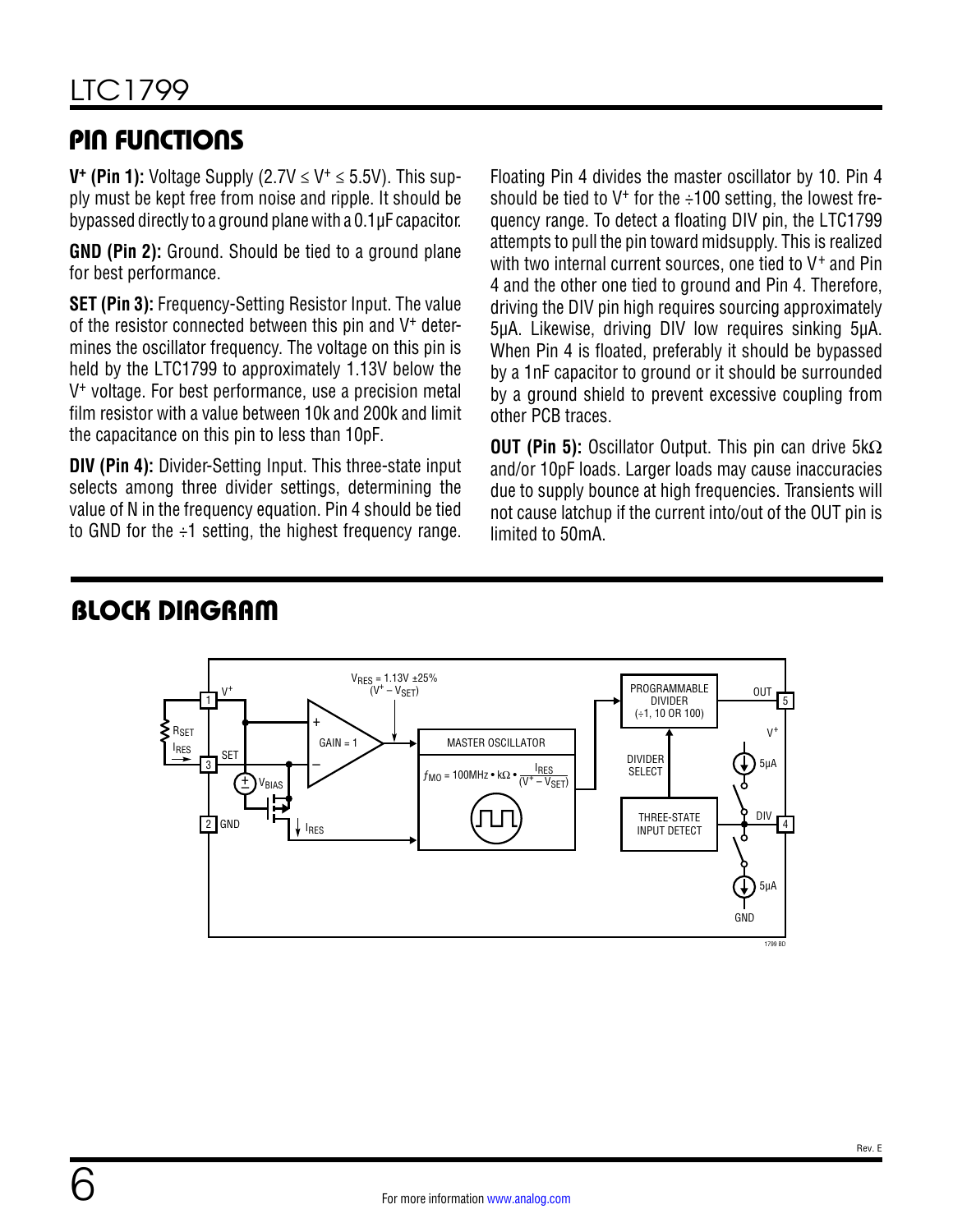### THEORY OF OPERATION

As shown in the Block Diagram, the LTC1799's master oscillator is controlled by the ratio of the voltage between the V+ and SET pins and the current entering the SET pin  $(I_{\text{BFS}})$ . The voltage on the SET pin is forced to approximately 1.13V below  $V^+$  by the PMOS transistor and its gate bias voltage. This voltage is accurate to  $\pm 7\%$  at a particular input current and supply voltage (see [Figure 1](#page-6-0)). The effective input resistance is approximately 2k.

A resistor  $R_{\text{SET}}$ , connected between the V<sup>+</sup> and SET pins, "locks together" the voltage ( $V^+ - V_{\text{SET}}$ ) and current,  $I_{\text{RES}}$ , variation. This provides the LTC1799's high precision. The master oscillation frequency reduces to:

$$
f_{\text{MO}} = 10 \text{MHz} \cdot \left(\frac{10 \text{k}\Omega}{\text{R}_{\text{SET}}}\right)
$$

The LTC1799 is optimized for use with resistors between 10k and 200k, corresponding to master oscillator frequencies between 0.5MHz and 10MHz. Accurate frequencies up to 20MHz ( $R_{SFT}$  = 5k) are attainable if the supply voltage is greater than 4V.

To extend the output frequency range, the master oscillator signal may be divided by 1, 10 or 100 before driving OUT (Pin 5). The divide-by value is determined by the state of the DIV input (Pin 4). Tie DIV to GND or drive it below 0.5V to select ÷1. This is the highest frequency range, with the master output frequency passed directly to OUT. The DIV pin may be floated or driven to midsupply to select  $\div 10$ , the intermediate frequency range. The lowest frequency range,  $\div$ 100, is selected by tying DIV to V<sup>+</sup> or driving it to within 0.4V of V<sup>+</sup>. [Figure 2](#page-6-1) shows the relationship between R<sub>SFT</sub>, divider setting and output frequency, including the overlapping frequency ranges near 100kHz and 1MHz.

The CMOS output driver has an on resistance that is typically less than 100 $\Omega$ . In the ÷1 (high frequency) mode, the rise and fall times are typically 7ns with a 5V supply and 11ns with a 3V supply. These times maintain a clean square wave at 10MHz (20MHz at 5V supply). In the  $\div$ 10 and ÷100 modes, where the output frequency is much lower, slew rate control circuitry in the output driver increases the rise/fall times to typically 14ns for a 5V supply and 19ns for a 3V supply. The reduced slew rate lowers EMI (electromagnetic interference) and supply bounce.



<span id="page-6-1"></span>

<span id="page-6-0"></span>Figure 1. V<sup>+</sup> – V<sub>SET</sub> Variation with I<sub>RES</sub> **Figure 2. R<sub>SET</sub> vs Desired Output Frequency**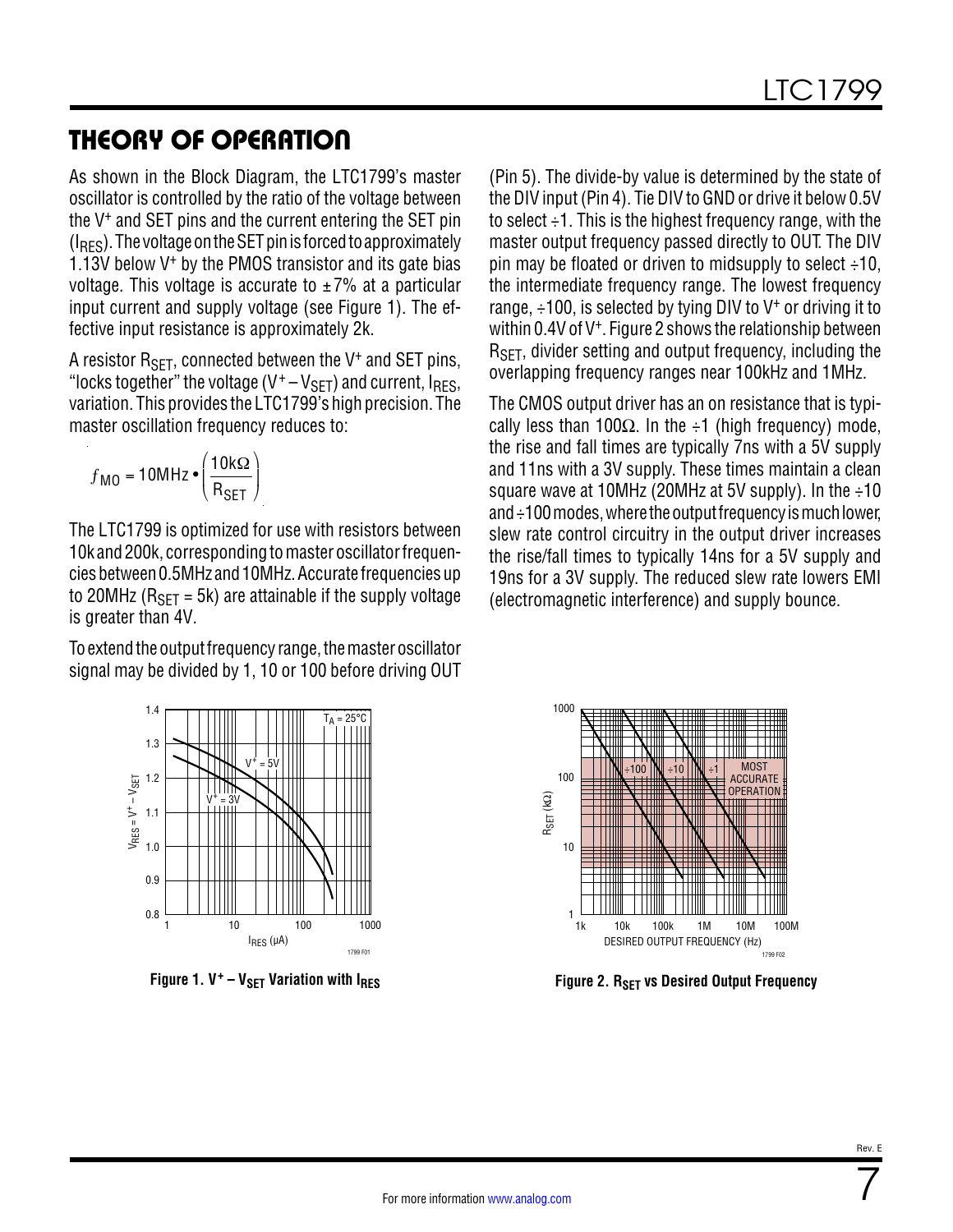### **SELECTING THE DIVIDER SETTING AND RESISTOR**

The LTC1799's master oscillator has a frequency range spanning 0.1MHz to 33MHz. However, accuracy may suffer if the master oscillator is operated at greater than 10MHz with a supply voltage lower than 4V. A programmable divider extends the frequency range to greater than three decades. Table 1 describes the recommended frequencies for each divider setting. Note that the ranges overlap; at some frequencies there are two divider/resistor combinations that result in the desired frequency.

In general, any given oscillator frequency  $(f<sub>OSC</sub>)$  should be obtained using the lowest master oscillator frequency. Lower master oscillator frequencies use less power and are more accurate. For instance,  $f_{\text{OSC}} = 100$ kHz can be obtained by either  $R_{\text{SET}} = 10k$ ,  $N = 100$ , master oscillator = 10MHz or  $R_{\text{SFT}}$  = 100k, N = 10, master oscillator = 1MHz. The  $R_{\text{SFT}}$  = 100k is preferred for lower power and better accuracy.

#### **Table 1. Frequency Range vs Divider Setting**

| DIVIDER SETTING |               |                                                     | <b>FREQUENCY RANGE</b> |  |  |  |  |  |
|-----------------|---------------|-----------------------------------------------------|------------------------|--|--|--|--|--|
| $+1$            | $\Rightarrow$ | $DIV (Pin 4) = GND$                                 | $>500$ kHz $*$         |  |  |  |  |  |
| $\div 10$       | $\Rightarrow$ | $DIV (Pin 4) = Floating$                            | 50kHz to 1MHz          |  |  |  |  |  |
|                 |               | $\div 100 \Rightarrow$ DIV (Pin 4) = V <sup>+</sup> | <100kHz                |  |  |  |  |  |
|                 |               |                                                     |                        |  |  |  |  |  |

\*At master oscillator frequencies greater than 10MHz ( $R_{\text{SET}}$  < 10k $\Omega$ ), the LTC1799 may suffer reduced accuracy with a supply voltage less than 4V.

After choosing the proper divider setting, determine the correct frequency-setting resistor. Because of the linear correspondence between oscillation period and resistance, a simple equation relates resistance with frequency.

$$
R_{\text{SET}} = 10k \cdot \left(\frac{10MHz}{N \cdot t_{\text{OSC}}}\right), N = \begin{cases} 100\\ 10\\ 1 \end{cases}
$$
  
(R\_{\text{SETMIN}} = 3k (5V Supply), 5k (3V Supply),  
R\_{\text{SETMAX}} = 1M)

Any resistor,  $R_{\text{SFT}}$ , tolerance adds to the inaccuracy of the oscillator,  $f_{\text{OSC}}$ .

### **ALTERNATIVE METHODS OF SETTING THE OUTPUT FREQUENCY OF THE LTC1799**

The oscillator may be programmed by any method that sources a current into the SET pin (Pin 3). The circuit in [Figure 3](#page-7-0) sets the oscillator frequency using a programmable current source and in the expression for  $f_{\text{QSC}}$ , the resistor  $R_{\text{SFT}}$  is replaced by the ratio of 1.13V/I<sub>CONTROL</sub>. As already explained in the "Theory of Operation," the voltage difference between V<sup>+</sup> and SET is approximately 1.13V, therefore, the [Figure 3](#page-7-0) circuit is less accurate than if a resistor controls the oscillator frequency.

[Figure 4](#page-7-1) shows the LTC1799 configured as a VCO. A voltage source is connected in series with an external 10k resistor. The output frequency,  $f_{\text{OSC}}$ , will vary with  $V_{\text{CONTROL}}$ , that is the voltage source connected between V+ and the SET pin. Again, this circuit decouples the relationship between the input current and the voltage between V<sup>+</sup> and SET; the frequency accuracy will be degraded. The oscillator frequency, however, will monotonically increase with decreasing  $V_{\text{CONTROL}}$ .



<span id="page-7-0"></span>**Figure 3. Current Controlled Oscillator**



<span id="page-7-1"></span>**Figure 4. Voltage Controlled Oscillator**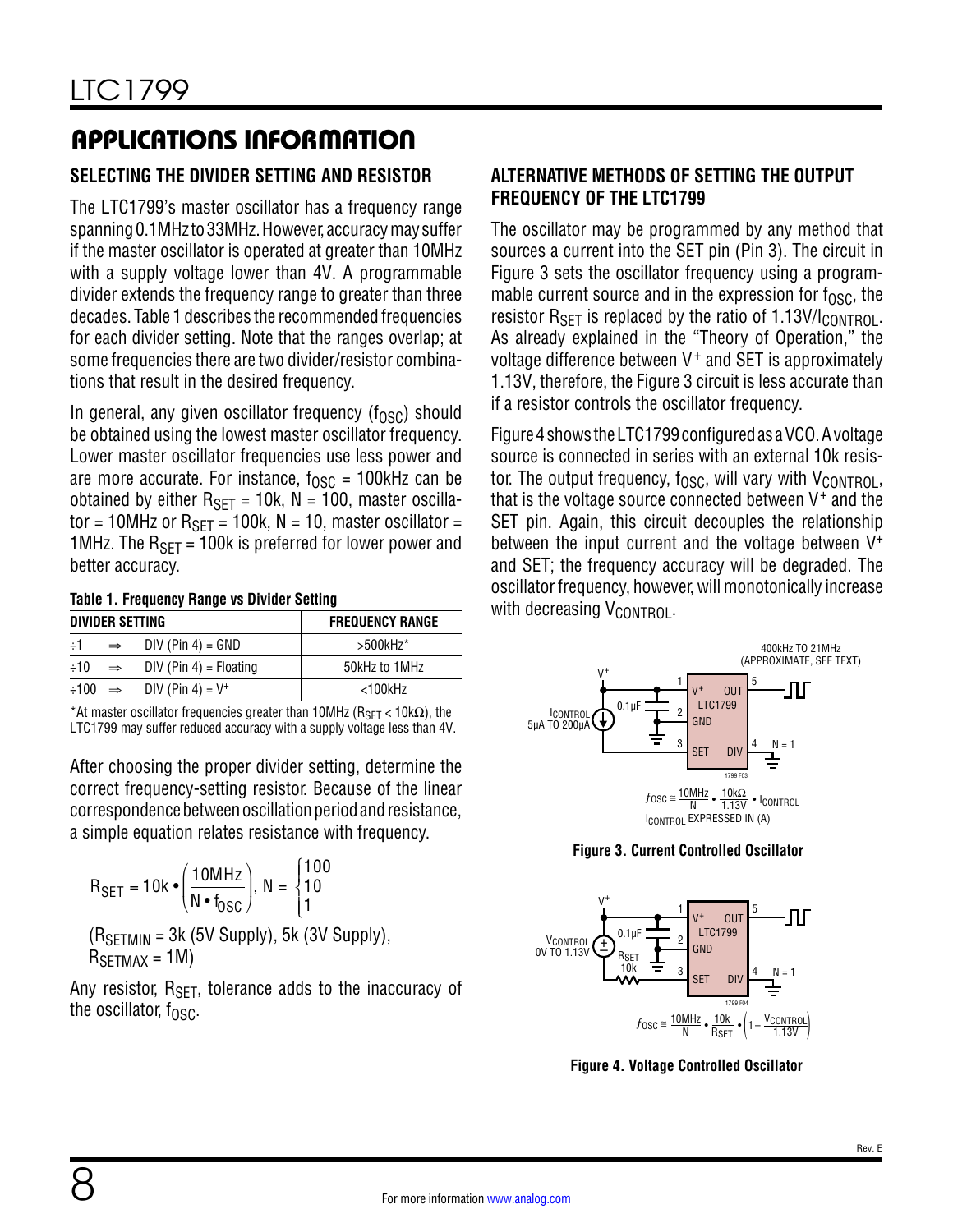### **POWER SUPPLY REJECTION**

### **Low Frequency Supply Rejection (Voltage Coefficient)**

[Figure 5](#page-8-0) shows the output frequency sensitivity to power supply voltage at several different temperatures. The LTC1799 has a conservative guaranteed voltage coefficient of 0.1%/V but, as [Figure 5](#page-8-0) shows, the typical supply sensitivity is lower.



**Figure 5. Supply Sensitivity**

#### **High Frequency Power Supply Rejection**

The accuracy of the LTC1799 may be affected when its power supply generates significant noise with frequency contents in the vicinity of the programmed value of  $f_{\rm OSC}$ . If a switching power supply is used to power up the LTC1799, and if the ripple of the power supply is more than a few tens of millivolts, make sure the switching frequency and its harmonics are not related to the output frequency of the LTC1799. Otherwise, the oscillator may show an additional 0.1% to 0.2% of frequency error.

If the LTC1799 is powered by a switching regulator and the switching frequency or its harmonics coincide with the output frequency of the LTC1799, the jitter of the oscillator output may be affected. This phenomenon will become noticeable if the switching regulator exhibits ripples beyond 30mV.

### **START-UP TIME**

The start-up time and settling time to within 1% of the final value can be estimated by  $t_{\text{START}} \cong R_{\text{SET}}(2.8\mu s/k\Omega)$  $+$  20µs. Note the start-up time depends on  $R_{\text{SFT}}$  and it is independent from the setting of the divider pin. For instance with  $R_{\text{SET}} = 50$ k, the LTC1799 will settle with 1% of its 200kHz final value ( $N = 10$ ) in approximately 160 $\mu$ s. [Figure 6](#page-8-1) shows start-up times for various  $R_{\text{SFT}}$  resistors.

[Figure 7](#page-8-2) shows an application where a second set resistor  $R_{\text{SFT2}}$  is connected in parallel with set resistor  $R_{\text{SFT1}}$  via switch S1. When switch S1 is open, the output frequency of the LTC1799 depends on the value of the resistor  $R_{\text{SET1}}$ . When switch S1 is closed, the output frequency of the LTC1799 depends on the value of the parallel combination of R<sub>SFT1</sub> and R<sub>SFT2</sub>.

The start-up time and settling time of the LTC1799 with switch S1 open (or closed) is described by  $t_{\text{START}}$  shown above. Once the LTC1799 starts and settles, and switch S1 closes (or opens), the LTC1799 will settle to its new output frequency within approximately 25µs.

<span id="page-8-0"></span>

<span id="page-8-1"></span>



<span id="page-8-2"></span>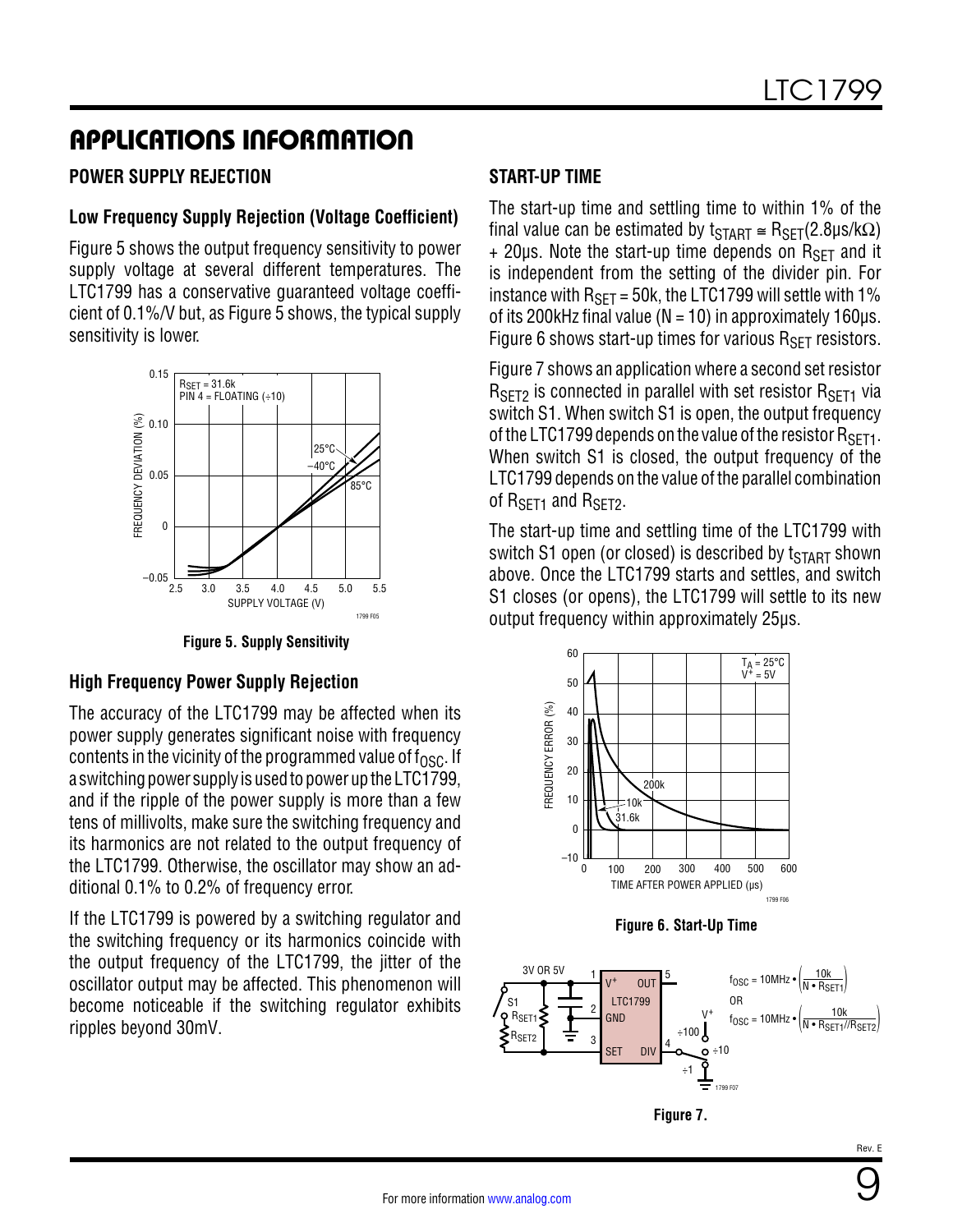### **Jitter**

The typical jitter is listed in the Electrical Characteristics and shown in the Typical Performance Characteristics. These specifications assume that the capacitance on SET (Pin 3) is limited to less than 10pF, as suggested in the Pin Functions description. If this requirement is not met, the jitter will increase. For more information, contact Linear Technology Applications group.

### **A Ground Referenced Voltage Controlled Oscillator**

The LTC1799 output frequency can also be programmed by steering current in or out of the SET pin, as conceptually shown in [Figure 8.](#page-9-0) This technique can degrade accuracy as the ratio of  $(V^+ - V_{\text{SET}})$  /  $I_{\text{RES}}$  is no longer uniquely dependent of the value of  $R_{\text{SFT}}$ , as shown in the LTC1799 Block Diagram. This loss of accuracy will become noticeable when the magnitude of  $I_{PROG}$  is comparable to  $I_{RES}$ . The frequency variation of the LTC1799 is still monotonic.

[Figure 9](#page-9-1) shows how to implement the concept shown in [Figure 8](#page-9-0) by connecting a second resistor,  $R_{IN}$ , between the SET pin and a ground referenced voltage source,  $V_{IN}$ .

For a given power supply voltage in [Figure 9,](#page-9-1) the output frequency of the LTC1799 is a function of  $V_{IN}$ ,  $R_{IN}$ ,  $R_{SET}$ and  $(V^+ - V_{\text{SFT}}) = V_{\text{RFS}}$ :

$$
t_{\text{OSC}} = \frac{10 \text{MHz}}{\text{N}} \cdot \frac{10 \text{k}}{\text{R}_{\text{IN}} || \text{R}_{\text{SET}}} \cdot \frac{10 \text{k}}{\text{R}_{\text{IN}} || \text{R}_{\text{SET}}} \cdot \frac{1}{\text{R}_{\text{IN}} || \text{R}_{\text{SET}}} \cdot \frac{1}{\text{R}_{\text{BET}}} \cdot \frac{1}{\text{R}_{\text{BET}}} \cdot \frac{1}{\text{R}_{\text{SET}}} \cdot \frac{1}{\text{R}_{\text{SET}}} \cdot \frac{1}{\text{R}_{\text{SET}}} \cdot \frac{1}{\text{R}_{\text{SET}}} \cdot \frac{1}{\text{R}_{\text{SET}}} \cdot \frac{1}{\text{R}_{\text{SET}}} \cdot \frac{1}{\text{R}_{\text{SET}}} \cdot \frac{1}{\text{R}_{\text{SET}}} \cdot \frac{1}{\text{R}_{\text{SET}}} \cdot \frac{1}{\text{R}_{\text{SET}}} \cdot \frac{1}{\text{R}_{\text{SET}}} \cdot \frac{1}{\text{R}_{\text{SET}}} \cdot \frac{1}{\text{R}_{\text{SET}}} \cdot \frac{1}{\text{R}_{\text{SET}}} \cdot \frac{1}{\text{R}_{\text{SET}}} \cdot \frac{1}{\text{R}_{\text{SET}}} \cdot \frac{1}{\text{R}_{\text{E}} \cdot \frac{1}{\text{R}_{\text{E}} \cdot \frac{1}{\text{R}_{\text{E}} \cdot \frac{1}{\text{R}_{\text{E}} \cdot \frac{1}{\text{R}_{\text{E}} \cdot \frac{1}{\text{R}_{\text{E}} \cdot \frac{1}{\text{R}_{\text{E}} \cdot \frac{1}{\text{R}_{\text{E}} \cdot \frac{1}{\text{R}_{\text{E}} \cdot \frac{1}{\text{R}_{\text{E}} \cdot \frac{1}{\text{R}_{\text{E}} \cdot \frac{1}{\text{R}_{\text{E}} \cdot \frac{1}{\text{R}_{\text{E}} \cdot \frac{1}{\text{R}_{\text{E}} \cdot \frac{1}{\text{R}_{\text{E}} \cdot \frac{1}{\text{R}_{\text{E}} \cdot \frac{1}{\text{R}_{\text{E}} \cdot \frac{1}{\text{R}_{\text{E}} \cdot \frac{1}{\text{R}_{\text{E}} \cdot \frac{1}{\text{R}_{
$$



<span id="page-9-0"></span>

When  $V_{1N} = V^{+}$ , the output frequency of the LTC1799 assumes the highest value and it is set by the parallel combination of  $R_{IN}$  and  $R_{SET}$ . Also note, the output frequency,  $f_{\text{OSC}}$ , is independent of the value of  $V_{\text{RES}} = (V^+ - V_{\text{SET}})$  so the accuracy of  $f_{\text{OSC}}$  is within the data sheet limits.

When  $V_{IN}$  is less than V<sup>+</sup>, and especially when  $V_{IN}$  approaches the ground potential, the oscillator frequency,  $f_{\rm OSC}$ , assumes its lowest value and its accuracy is affected by the change of  $V_{RES} = (V^+ - V_{SET})$ . At 25°C  $V_{RES}$  varies by  $\pm 8\%$ , assuming the variation of V<sup>+</sup> is  $\pm 5\%$ . The temperature coefficient of  $V_{RFS}$  is 0.02%/ $^{\circ}$ C.

By manipulating the algebraic relation for  $f_{\text{OSC}}$  above, a simple algorithm can be derived to set the values of external resistors  $R_{\text{SFT}}$  and  $R_{\text{IN}}$ , as shown in [Figure 9.](#page-9-1)

- 1. Choose the desired value of the maximum oscillator frequency,  $f_{\text{OSC}(MAX)}$ , occurring at maximum input voltage  $V_{IN(MAX)} \leq V^+$ .
- 2. Set the desired value of the minimum oscillator frequency,  $f_{\rm OSC(MIN)}$ , occurring at minimum input voltage  $V_{IN(MIN)} \geq 0$ .
- 3. Choose  $V_{RES} = 1.1$  and calculate the ratio of  $R_{IN}/R_{SET}$ from the following:

$$
\underline{R_{\text{IN}}}
$$

 $R_{SET}$ 

=

$$
\frac{\left(V_{IN(MAX)} - V^+\right) - \left(\frac{f_{OSC(MAX)}}{f_{OSC(MIN)}}\right)\left(V_{IN(MIN)} - V^+\right)}{V_{RES}\left[\frac{\left(f_{OSC(MAX)}\right)}{f_{OSC(MIN)}} - 1\right]} - 1\tag{2}
$$

<span id="page-9-1"></span>

Figure 8. Concept for Programming via Current Steering Figure 9. Implementation of Concept Shown in Figure 8 Steering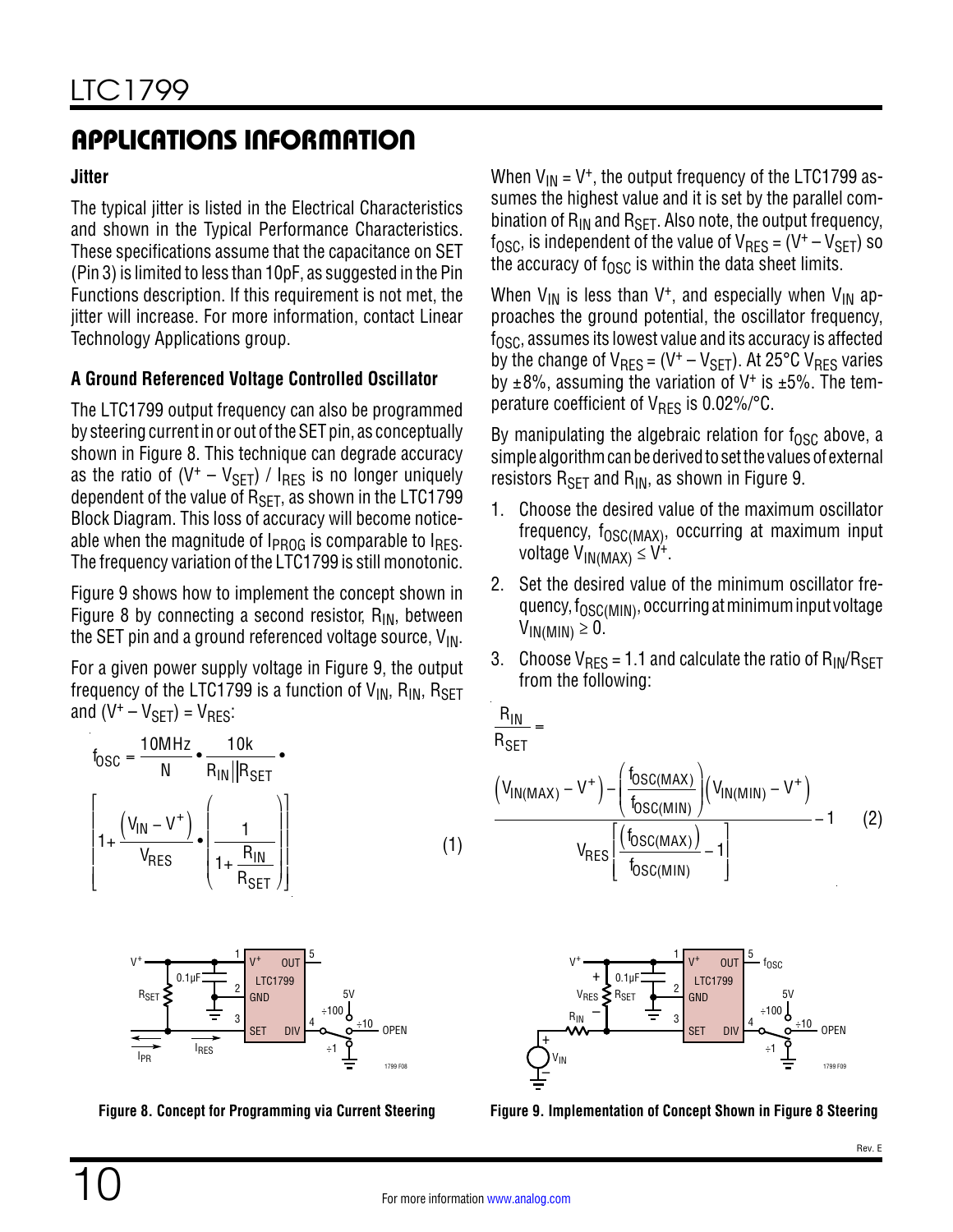Once  $R_{IN}/R_{SET}$  is known, calculate  $R_{SET}$  from:



#### **Maximum VCO Modulation Bandwidth**

The maximum VCO modulation bandwidth is 10kHz; that is, the LTC1799 will respond to changes in  $V_{IN}$  at a rate up to 25kHz. In lower frequency applications however, the modulation frequency may need to be limited to a lower rate to prevent an increase in output jitter. This lower limit

is the master oscillator frequency divided by 20,  $(f<sub>OSC</sub>/20)$ . In general, for minimum output jitter the modulation frequency should be limited to  $f_{OSC}/20$  or 10kHz, whichever is less. For best performance at all frequencies, the value for f<sub>OSC</sub> should be the master oscillator frequency ( $N = 1$ ) when  $V_{IN}$  is at the lowest level.

| Table 2. Variation of V <sub>RES</sub> for Various Values of $R_{IN} \parallel R_{SET}$ |  |  |  |  |
|-----------------------------------------------------------------------------------------|--|--|--|--|
|-----------------------------------------------------------------------------------------|--|--|--|--|

|                                                     |                        | <br>.                  |
|-----------------------------------------------------|------------------------|------------------------|
| $R_{IN}$    $R_{SET}$ ( $V_{IN}$ = V <sup>+</sup> ) | $V_{RES}$ , $V^+$ = 3V | $V_{RES}$ , $V^+ = 5V$ |
| 10k                                                 | 0.98V                  | 1.06V                  |
| 20k                                                 | 1.03V                  | 1.11V                  |
| 40 <sub>k</sub>                                     | 1.09V                  | 1.17V                  |
| 80 <sub>k</sub>                                     | 1.13V                  | 1.21V                  |
| 160k                                                | 1.16V                  | 1.24V                  |

 $V_{RES}$  = Voltage across  $R_{SET}$ 

**Note:** All of the calculations above assume V<sub>RES</sub> = 1.1V, although V<sub>RES</sub> ≈ 1.1V. For completeness, Table 2 shows the variation of  $\rm V_{RES}$  against various parallel combinations of  $R_{IN}$  and  $R_{SET}$  (V<sub>IN</sub> = V<sup>+</sup>). Calculate first with  $V_{RES} \approx 1.1V$ , then use Table 2 to get a better approximation of  $V_{RES}$ , then recalculate the resistor values using the new value for  $V_{RES}$ .

### TYPICAL APPLICATION

#### Low Power 80Hz to 8kHz Sine Wave Generator (I<sub>O</sub> < 4mA)

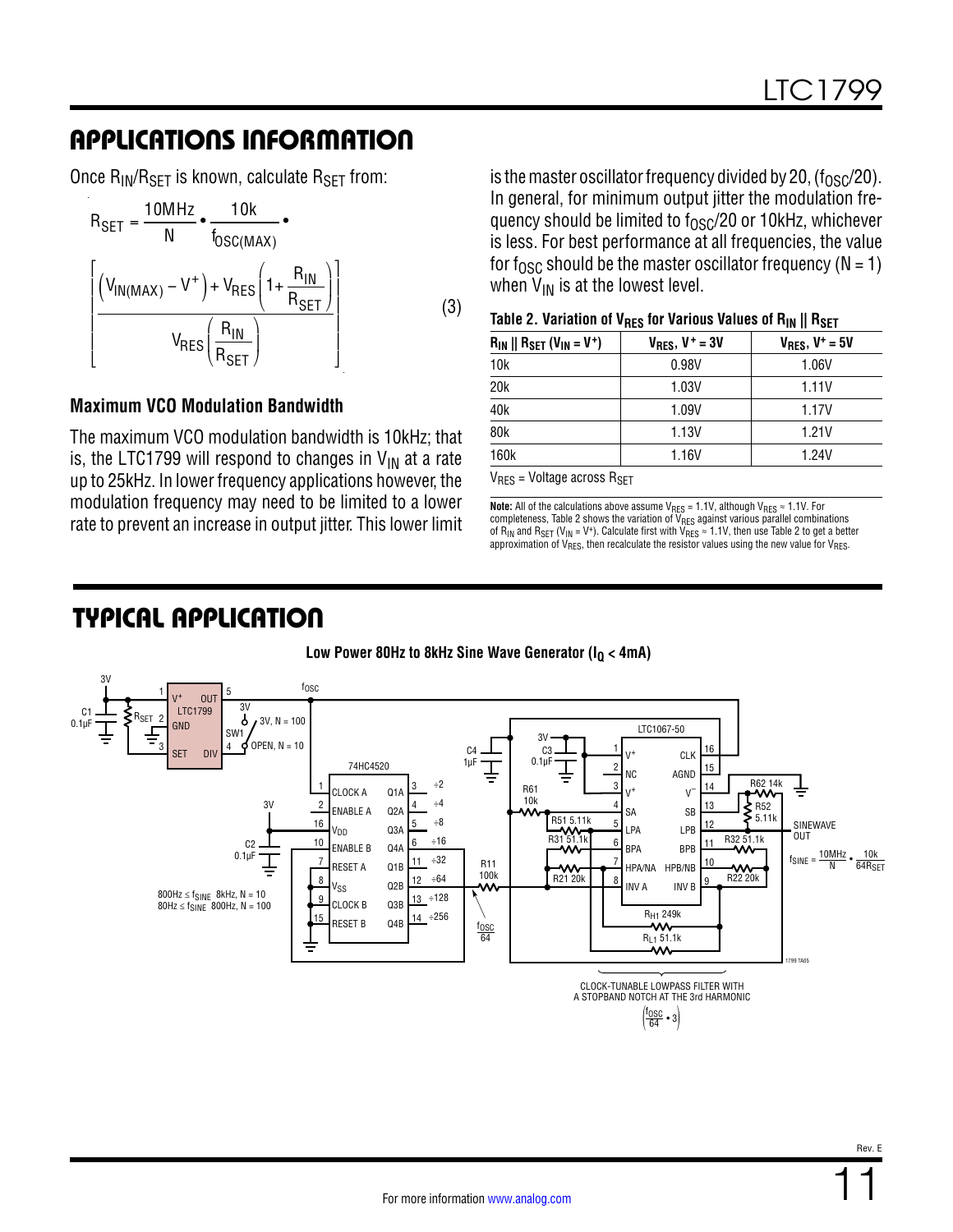# PACKAGE DESCRIPTION



**S5 Package 5-Lead Plastic TSOT-23** (Reference LTC DWG # 05-08-1635) **S5 Package**  $5.5$ **C** CITC DWG  $#00-00-1$ 

5. MOLD FLASH SHALL NOT EXCEED 0.254mm

6. JEDEC PACKAGE REFERENCE IS MO-193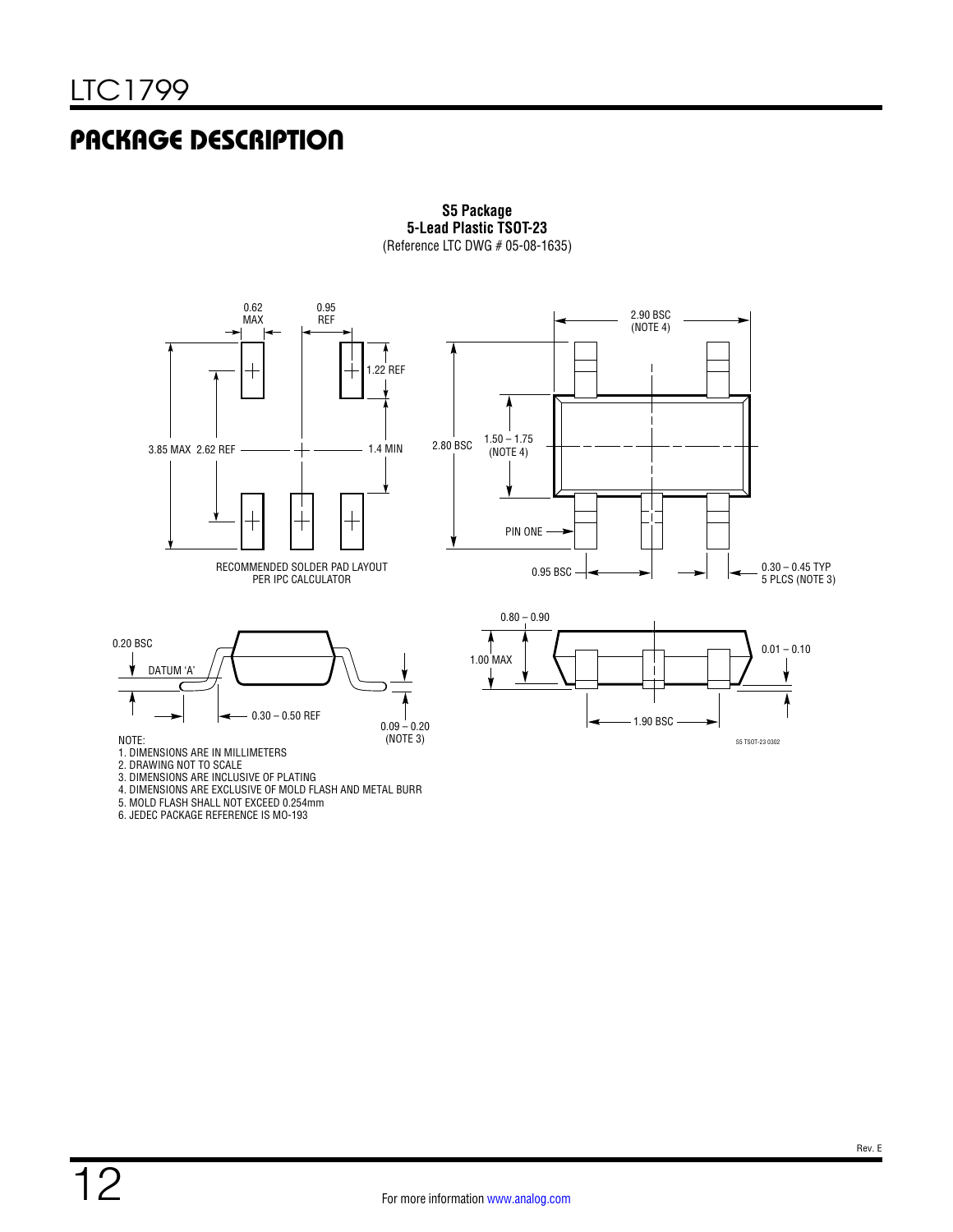### REVISION HISTORY **(Revision history begins at Rev C)**

| <b>REV</b> | <b>DATE</b> | <b>DESCRIPTION</b>                                               | <b>PAGE NUMBER</b> |
|------------|-------------|------------------------------------------------------------------|--------------------|
| C.         | 1/11        | Revised part number in Maximum VCO Modulation Bandwidth section. | 10                 |
| D.         | 07/16       | Updated $T_{JMAX}$ (150 $^{\circ}$ C)                            |                    |
|            | 01/20       | Added AEC-0100 Qualified Note                                    |                    |
|            |             | Added W Grade Automotive Products to Order Information           |                    |